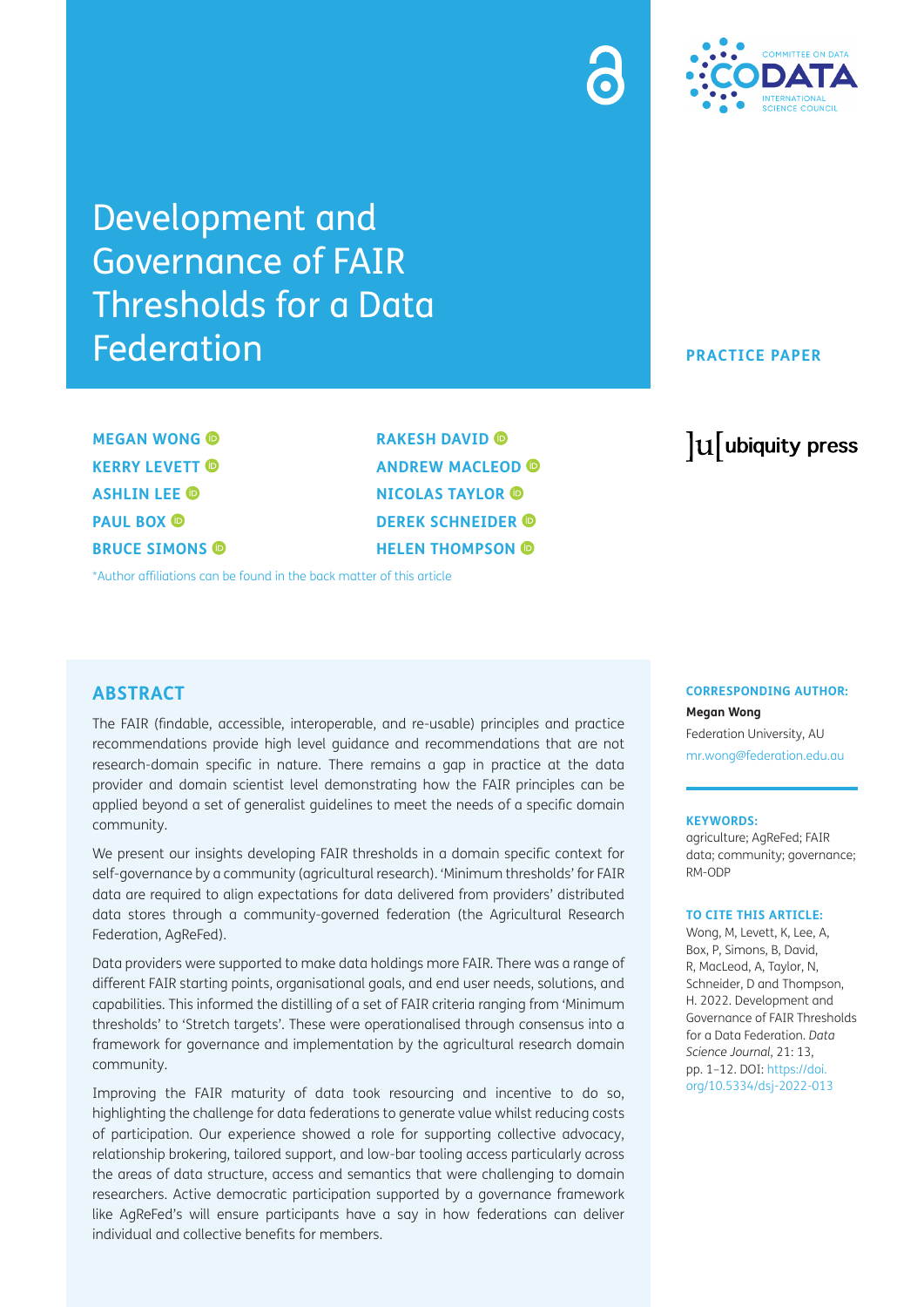#### **1. CONTEXT AND CONTRIBUTION**

The agriculture data landscape is complex comprising of a range of data types, standards, repositories, stakeholder needs, and commercial interests, creating data silos and potential 'lock-ins' for consumers ([Kenney, Serhan & Trystram 2020;](#page-10-0) [Ingram et al. 2022](#page-10-1)). There is an urgent need to work toward clear, ethical, efficient agricultural data sharing practices (Jakku et al. 2019; [Wiseman & Sanderson 2018](#page-11-0)) with improvements to discoverability, accessibility, interoperability, and quality of data across the value chain [\(Barry et al. 2017](#page-10-2); [Perrett et al. 2017](#page-11-1); [Sanderson, Reeson & Box 2017](#page-11-2)). A priority stakeholder question across the agri-tech sector is 'how do we create systems whereby people feel confident in entering and sharing data and in turn how to create systems to govern data for the benefit of all?' [\(Ingram et al. 2022: 6\)](#page-10-1).

Agricultural data stakeholders span the public and private sector including farmers, traders, researchers, universities, consultants, and consumers. Their varied needs around data type, trustworthiness, timeliness, availability, and accuracy shape the many data capture, storage, delivery, and value-add products emerging across the public and private sector ([Allemang](#page-9-1)  [& Bobbin 2016;](#page-9-1) [Kenney, Serhan & Trystram 2020\)](#page-10-0). Data providers require confidence in data infrastructure governance before they share their data including ethics of ownership, access, and control. Strong value propositions are also key. This helps grow participants via a 'network effect' increasing infrastructure value further [\(Chiles et al. 2021;](#page-10-3) [Ingram et al. 2022;](#page-10-1) [Sanderson,](#page-11-2)  [Reeson & Box 2017\)](#page-11-2).

Offerings of the many data infrastructures vary and include data deposition for persistence, citation, publisher and funding requirements (see [Datacite, 2022\)](#page-10-4); increasing collaborative opportunities; regulatory compliance; on-farm operations; leveraging standardisation, quality assurance and quality control pipelines and specialist analysis capacity (e.g., [Harper et al. 2018](#page-11-3); [Wicquart et al. 2022](#page-11-4)); running simulations through Virtual Research Environments [\(Knapen el](#page-10-5)  [al. 2020\)](#page-10-5); cross domain data integration ([Kruseman el al. 2020\)](#page-10-6) and linking data and models to knowledge products and decision support tooling [\(Antle et al. 2017\)](#page-9-2).

If the goal is to make data trusted, discoverable, and re-usable across the sector ([Peason et](#page-11-5)  [al. 2021;](#page-11-5) Ernst & Young 2019) then a single platform is unlikely to meet all (public, private, commercial) needs [\(Pearson et al. 2021;](#page-11-5) [Ingram et al. 2022\)](#page-10-1). Sector concerns include lock-ins and stifling innovation [\(Ingram et al. 2022\)](#page-10-1). So, a grand challenge is how can data be discovered and interoperate between so many different databases and infrastructures? One solution is a decentralised federated approach where there is no single master data repository or registry [\(Harper et al. 2018\)](#page-11-3). Instead, a network of independent databases and infrastructures can deliver data through a shared platform using standard transfer protocols (via Application Programming Interface, API). The data remains with providers, as can the access controls.

Data federation is not novel, and many of the FAIR principles [\(Wilkinson et al. 2016](#page-11-6)) underpin data federations' functions. Some examples include Earth System Grid Federation ([Petrie](#page-11-3)  [et al. 2021](#page-11-3)), materials science data discovery ([Plante et al. 2021](#page-11-7)), and OneGeology [\(One](#page-11-8)  [Geology 2020](#page-11-8)). In agriculture, there is AgDataCommons ([USDA 2021](#page-11-9)), proposed UK Food 'Data Trust' ([Pearson et al. 2021](#page-11-5)), AgINFRA ([Drakos et al. 2015\)](#page-10-7), and CGIAR Platform for Big Data In Agriculture ([CGIAR 2021\)](#page-10-8). Many of these data federation initiatives specify standards for description and exchange of data, focus on a particular data type of provider and/or provide a central intermediate space to standardise data. We believe agriculture required a different approach given the diversity of data stores including ways data is structured, described, and delivered; differences in organisational and research requirements and norms; and economic, trust and Intellectual Property concerns connected to agricultural data in general.

From 2018 we piloted a community-governed federation approach (the Agricultural Research Federation, AgReFed) [\(Box et al. 2019a\)](#page-10-9). Participants provisioned their data holdings from their own choice of data repository aligned to their organisation's capabilities and requirements of their research field. Concurrently, they aligned with collective expectations for FAIR data. This required developing acceptable levels of FAIR data to be implemented and governed by AgReFed participants. Current practices adopt FAIR as high-level guiding principles ([Wilkinson](#page-11-6)  [et al. 2016](#page-11-6)) or generalist practice recommendations [\(Bahim et al. 2020\)](#page-9-3). This case study addressed this gap in an agricultural-specific implementation of FAIR in practice. We:

Wong et al. **2** *Data Science Journal* DOI: 10.5334/dsj-2022- 013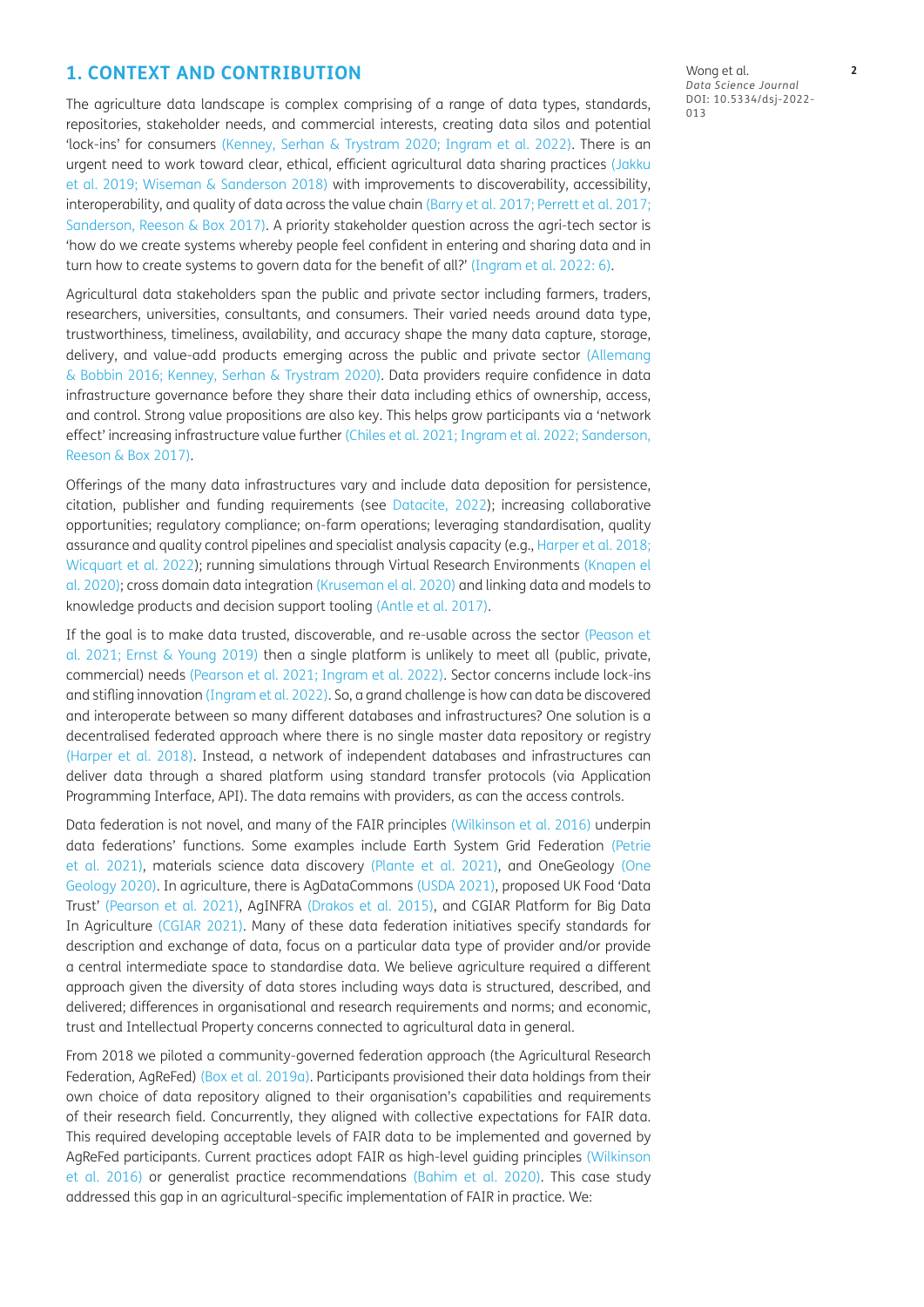- **I.** co-developed FAIR threshold criteria for participants to deliver data through a federation
- **II.** though a consensus process integrated these FAIR thresholds into a framework for ongoing governance by a research domain community, for generating individual and collective benefit and growth of a data federation

## **2. THE USE CASES**

The datasets of the pilot included point observations, spatial, temporal, on-ground, sensor, and remote sensed data. The data described plants (yield, crop rotation, metabolomic, proteomic, hyperspectral), soil and climatic variables from across Australia ([Table 1](#page-2-0)).

| <b>IN-TEXT</b><br><b>ABBREVIATION</b>   | <b>DATA PRODUCTS' NAME</b>                                                                                                                                                        | <b>DATA</b><br><b>PRODUCT</b><br><b>TYPE</b>         | <b>DATA PROVIDER TO AGREFED</b><br>(* INDICATES BOTH DATA<br><b>PROVIDER AND USER OF THE</b><br><b>DATASET OR COLLECTION)</b> |
|-----------------------------------------|-----------------------------------------------------------------------------------------------------------------------------------------------------------------------------------|------------------------------------------------------|-------------------------------------------------------------------------------------------------------------------------------|
| <b>SH</b> (Soil Health)                 | Corangamite Soil Health<br>Monitoring Program Data https://<br>doi.org/10.25955/5c1c6b8f4d8d2<br>(Corangamite Catchment<br>Management Authority, 2019)                            | Dataset and<br>service                               | Federation University, Centre<br>for eResearch and Innovation<br>(CeRDI).                                                     |
| SMN-1 (Soil<br>Moisture<br>Network 1)   | Soil moisture probe network, SFS<br>(Southern Farming Systems https://<br>doi.org/10.25955/5cdcff6168a76<br>(Southern Farming Systems, 2011)                                      | Dataset                                              | Federation University, CeRDI.                                                                                                 |
| <b>WT</b> (Wheat<br>Trials)             | Waite Permanent<br>Rotation Trial https://doi.<br>org/10.4225/08/55E5165EC0D29<br>(Sanderman et al. 2015)                                                                         | Dataset                                              | *University of Adelaide, School<br>of Agriculture, Food and Wine                                                              |
| <b>NS</b> (NatSoils)                    | Soil SITES database (NatSoil) https://<br>doi.org/10.25919/5c36d77a6299c<br>(CSIRO 2013)                                                                                          | Dataset and<br>service                               | Commonwealth Scientific<br>and Industrial Research<br>Organisation (CSIRO)                                                    |
| <b>SLG</b> (Soil and<br>Landscape Grid) | Soil and Landscape Grid National<br>Soil Attribute Maps (3" resolution),<br>Release 1 Collection. Sample see<br>Rossel et al. (2014) https://doi.<br>org/10.4225/08/546ED604ADD8A | Data product<br>(maps),<br>collection<br>and service | <b>CSIRO</b>                                                                                                                  |
| FT (Frost Trials)                       | Crop Variety Frost Trial<br>data collections https://doi.<br>org/10.26182/5cedf001186f3 (Taylor<br>et al. 2019)                                                                   | <b>Dataset</b><br>collection                         | *University of Western Australia<br>(UWA) and Department<br>of Primary Industries and<br>Regional Development (DPIRD)         |
| SMN-2 (Soil<br>Moisture<br>Network 2)   | SensorNets - SMART Farms Soil<br>Moisture Network https://doi.<br>org/10.4226/95/5b10d5ca18aef<br>(Schneider et al. 2018)                                                         | Dataset                                              | *University of New England<br>(UNE)                                                                                           |

The data providers defined a set of research use cases for the data in [Table 1](#page-2-0) (see [MacLeod](#page-11-10)  [et al. 2020: 29–31\)](#page-11-10), identifying the current and anticipated data users and their ideal user experience. We then identified the requirements of the AgReFed platform and the (meta)data needed to deliver the use cases, and the FAIR principles that supported these requirements as follows:

- Allow the datasets and the services delivering the data to be discovered through metadata. Ideally the ability to discover should be persistent and through multiple avenues (Findable Q1, Q2, Q3 and Accessible Q4 and Q7, [Table 2\)](#page-3-0).
- **•**  Support appropriate data reuse and access controlled from the providers' infrastructure through licencing, data access controls and attribution (Accessible Q5 and Q6 and Reusable Q12 and Q14, [Table 2](#page-3-0)).
- Allow the data to be queried on user-defined parameters including temporal and spatial properties, what is being measured (e.g., 'wheat', 'water'), the observed property being measured, the result, the procedure used to obtain the result, and the units of measurement (Interoperable Q9 and Q10 and Accessible Q6, [Table 2\)](#page-3-0).

Wong et al. **3** *Data Science Journal* DOI: 10.5334/dsj-2022- 013

<span id="page-2-0"></span>**Table 1** The data providers and their data products.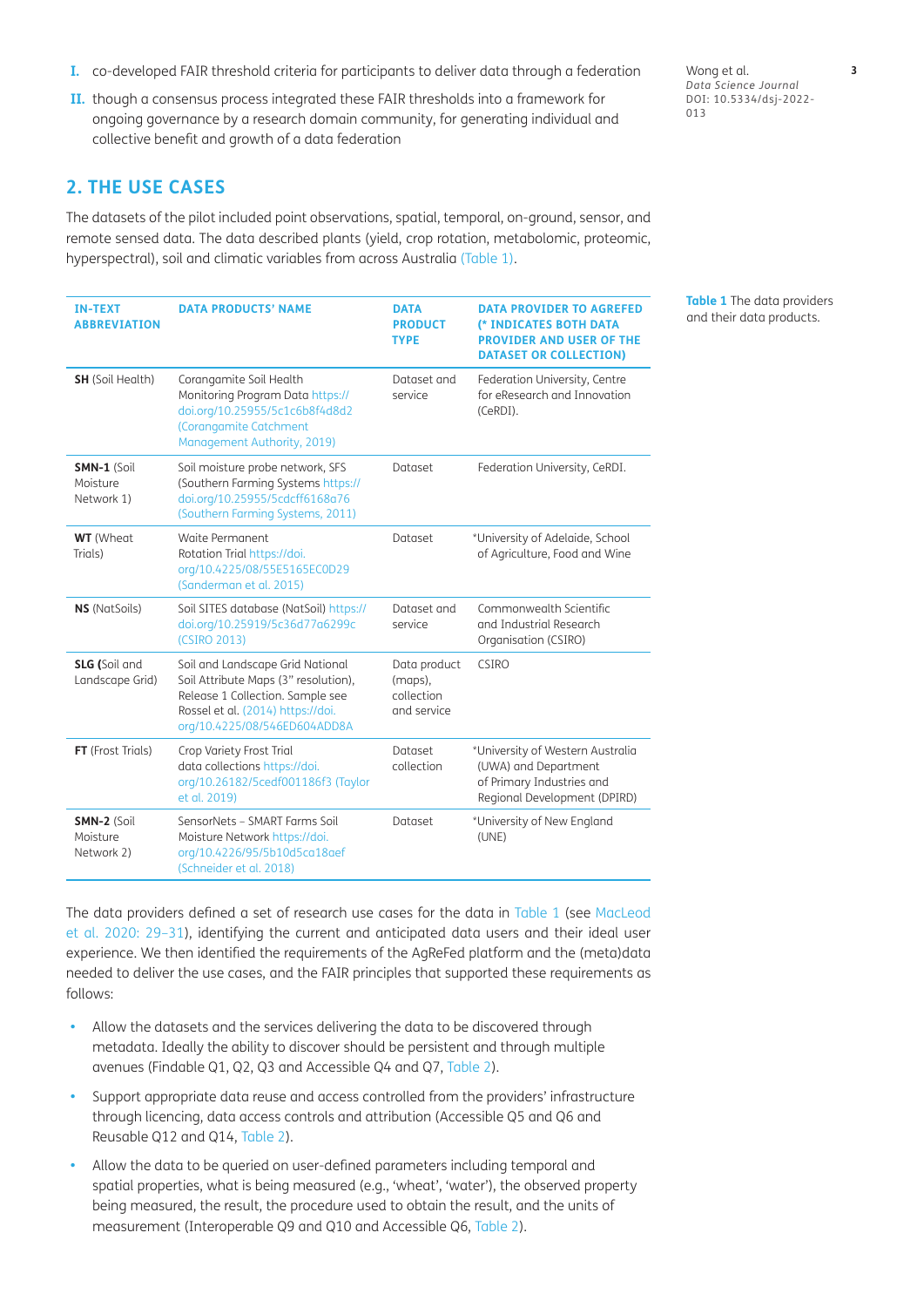- Allow a subset of the data to be visualised through the platform and downloaded in a useable format (e.g., CSV). This requires a web service interface (Accessible Q6 and Interoperable Q8 and Q9, [Table 2](#page-3-0)).
- Allow the combining of data from different datasets (Interoperable Q8 and Q9). This requires the ability to map terms in the data to external vocabularies and semantics (e.g., replacing local descriptive terms with published controlled vocabulary concepts, such as 'm' or 'metre' with ['http://qudt.org/vocab/unit/M'](http://qudt.org/vocab/unit/M)) (Interoperable Q10, [Table 2\)](#page-3-0).
- Allow locality to be interoperable between datasets (for example latitude and longitude with coordinate reference system) (Interoperable Q9 and Q10, [Table 2\)](#page-3-0).

Data collection and service records need to be discoverable through the federation's platform [\(AgReFed, 2021](#page-9-4)). AgReFed currently harvests from Research Data Australia ([MacLeod et. al.](#page-11-10)  [2020](#page-11-10)). Therefore, it is an additional requirement that minimum metadata is entered into or harvestable by Research Data Australia [\(Box et al. 2019a: 36–37](#page-10-9)).

#### <span id="page-3-0"></span>**Table 2** AgReFed Version 1 FAIR thresholds for participation ([Box et al. 2019a](#page-10-9): 22).

Light grey indicates the AgReFed minimum acceptable requirements ('Minimum thresholds') and dark grey the ideal ('Stretch targets'). The start-status and end-status indicate the progression of FAIR maturity. Data products are **SH** Soil Health; **SMN-1** Soil Moisture Network 1; **WT** Wheat Trials; **NS** NatSoils; **SLG** Soil Landscape Grid; **FT** Frost Trials; **SMN-2** Soil Moisture Network 2.1 The minimum metadata requirement for data collections and services [\(Box et al. 2019a: 36–37\)](#page-10-9).<sup>2</sup> 'Machine-readable' defined in terms of both syntax and structure, that is, as the representation of data products in a standard computer language that is structured in a way that is interpretable by machines.

| <b>START-STATUS</b>  | <b>END-STATUS</b>                 |
|----------------------|-----------------------------------|
|                      |                                   |
|                      |                                   |
| FT.                  |                                   |
|                      |                                   |
| SH, SMN-1            |                                   |
| WT, NS, SLG, SMN-2   | SH, SMN-1, WT, NS, SLG, FT, SMN-2 |
|                      |                                   |
| SH, SMN-1, FT, SMN-2 |                                   |
| WT, NS, SLG          | SH, SMN-1, WT, NS, SLG, FT, SMN-2 |
|                      |                                   |
| SH, SMN-1, FT        |                                   |
| SMN-2                |                                   |
| WT, NS               |                                   |
| <b>SLG</b>           | SH, SMN-1, WT, NS, SLG. FT, SMN-2 |
|                      |                                   |
| SH, SMN-1, FT        |                                   |
|                      |                                   |
|                      |                                   |
|                      |                                   |
| WT, NS, SLG, SMN-2   | SH, SMN-1, FT, WT, NS, SLG, SMN-2 |
|                      |                                   |
|                      |                                   |
| SH, SMN-1            |                                   |
|                      |                                   |
| NS, FT, SMN-2        | SMN-2                             |
|                      |                                   |
| WT, SLG              | SH, SMN-1, NS, FT, WT, SLG,       |
|                      |                                   |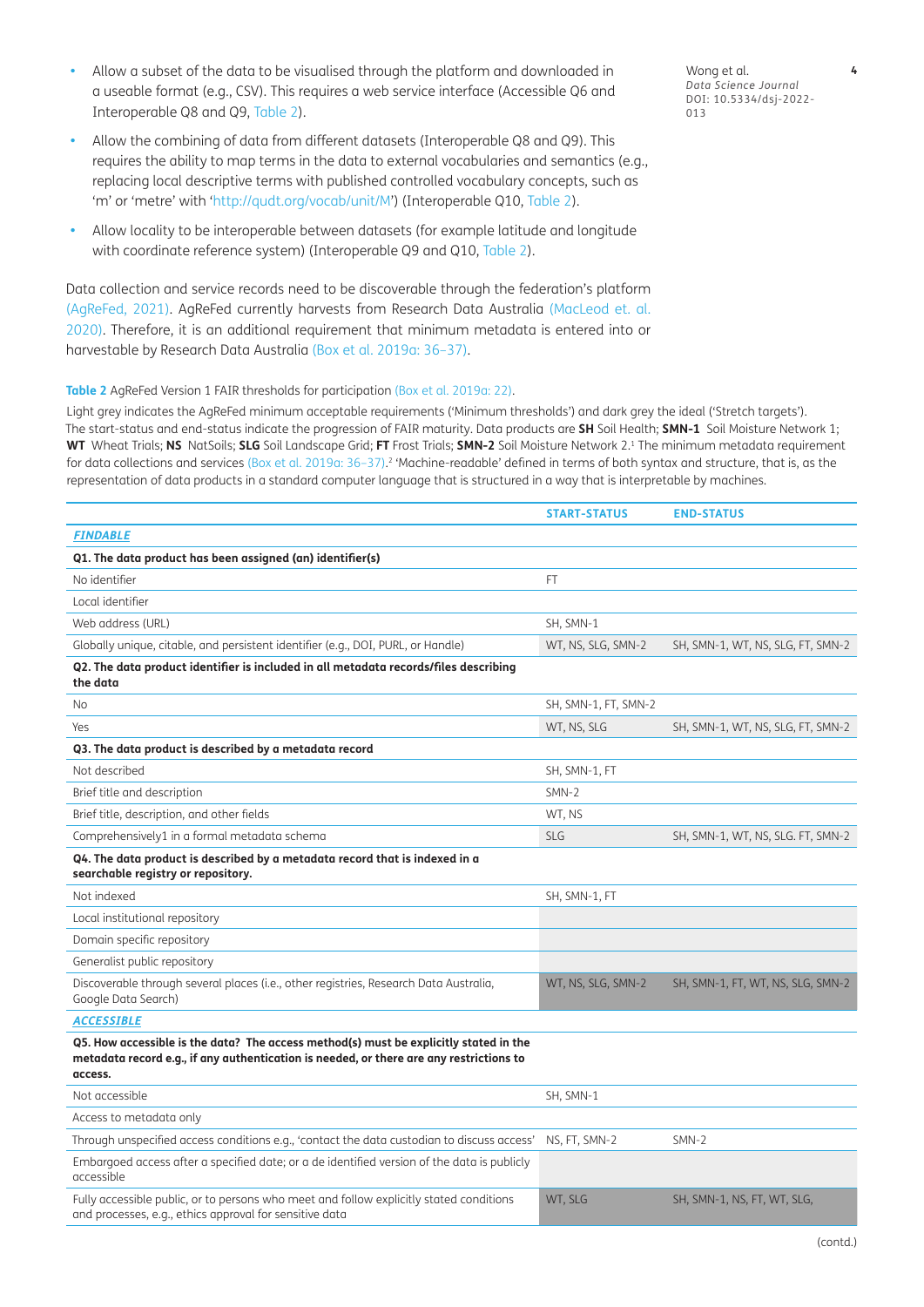|                                                                                                                                                                                                  | <b>START-STATUS</b>  | <b>END-STATUS</b>                                   |
|--------------------------------------------------------------------------------------------------------------------------------------------------------------------------------------------------|----------------------|-----------------------------------------------------|
| Q6. Data are available for reuse via a standardised communication protocol, such as<br>file download over https, or a web service                                                                |                      |                                                     |
| No access to data                                                                                                                                                                                | SH, SMN-1, FT        |                                                     |
| By individual arrangement                                                                                                                                                                        | SMN-2                | SMN-2                                               |
| File download online                                                                                                                                                                             | WT, SLG (partial)    |                                                     |
| Non-standard web service (e.g., OpenAPI/Swagger/informal API)                                                                                                                                    |                      | WT, FT                                              |
| Standard web service API (e.g., OGC)                                                                                                                                                             | NS, SLG (partial)    | SH, SMN-1, NS, SLG (full)                           |
| Q7. The repository/registry agrees to maintain the persistence of the metadata<br>record, even if the data product is no longer available                                                        |                      |                                                     |
| No, or not applicable if no metadata record                                                                                                                                                      | SH, SMN-1, FT        |                                                     |
| Unsure                                                                                                                                                                                           | <b>WT</b>            |                                                     |
| Yes                                                                                                                                                                                              | NS, SLG, SMN-2       | SH, SMN-1, NS, SLG, FT, SMN-2, WT                   |
| <b>INTEROPERABLE</b>                                                                                                                                                                             |                      |                                                     |
| Q8. The data products are available in (an) open (file) format(s)                                                                                                                                |                      |                                                     |
| Data are mostly available only in a proprietary format                                                                                                                                           | WT, FT               |                                                     |
| Data are available in an open format                                                                                                                                                             | SH, SMN-1            |                                                     |
| Data are available in an open, documented, widely used standard format (e.g., NetCDF,<br>CSV, JSON, XML)                                                                                         | NS, SLG, SMN-2       | SH, SMN-1, WT, NS, SLG, FT, SMN-2                   |
| Q9. The data is machine-readable <sup>2</sup>                                                                                                                                                    |                      |                                                     |
| The data are unstructured                                                                                                                                                                        | SMN-1, WT, FT        |                                                     |
| The data are structured and machine-readable (e.g., csv, JSON, XML, RDF, database files)                                                                                                         | SH, NS, SLG, SMN-2   | SH, SMN-1, WT, NS, SLG, FT, SMN-2                   |
| Q10. The data are semantically interoperable, because they use standard, accessible<br>ontologies and/or vocabularies to describe the data elements/variables.                                   |                      |                                                     |
| Data elements are not described (i.e., fields or objects are labelled with codes or not at all)                                                                                                  | SMN-2                |                                                     |
| Data elements are described (so that a human user can correctly interpret the data), but<br>no standards have been used in the description                                                       | SH, SMN-1, WT, FT    | SMN-2                                               |
| Recognised standards have been used in the description of data elements, but no<br>published vocabularies with resolvable URIs                                                                   | NS, SLG              | SLG, FT                                             |
| Published vocabularies using resolvable global identifiers linking to explanations are<br>used, so that the data can be read and understood by machines as well as humans.                       |                      | SH, SMN-1, NS, WT                                   |
| Q11. The relationships to other data and resources (e.g., related datasets, services,<br>publications, grants, etc) are described in the metadata or data, to provide context<br>around the data |                      |                                                     |
| There are no links to other metadata or data                                                                                                                                                     | SH, SMN-1, FT, SMN-2 | SMN-2                                               |
| The metadata record includes URI links to related metadata, data, and definitions                                                                                                                | WT. NS               | <b>NS</b>                                           |
| Qualified links to other resources are recorded in a machine-readable format, e.g., a<br>linked data format such as RDF                                                                          | <b>SLG</b>           | SH, SMN-1, WT, SLG, FT                              |
| <b>REUSABLE</b>                                                                                                                                                                                  |                      |                                                     |
| Q12. Machine-readable data licenses are assigned to each data product, and are<br>stated in the metadata record                                                                                  |                      |                                                     |
| No licence applied                                                                                                                                                                               | SH, SMN-1, FT, SMN-2 | FT (standard licence but not in<br>metadata record) |
| Non-standard license applied, with a machine-readable license/license deed URL                                                                                                                   | <b>WT</b>            |                                                     |
| Standard license applied, without a machine-readable license deed URL                                                                                                                            |                      |                                                     |
| Standard license applied, with a machine-readable license/license deed URL                                                                                                                       | NS, SLG              | SH, SMN-1, WT, NS, SLG, SMN-2                       |
| Q13. The provenance of the data product is described in the metadata i.e., project<br>objectives, data generation/collection (including from external sources) and<br>processing workflows.      |                      |                                                     |
| None recorded                                                                                                                                                                                    | SH, FT, SMN-2        | FT.                                                 |
| Partially recorded                                                                                                                                                                               | SMN-1, WT            | SMN-2                                               |
| Comprehensively recorded in a text format (e.g., TXT or PDF)                                                                                                                                     | NS, SLG              | WT, NS, SLG                                         |
| Comprehensively recorded in a machine-readable format (e.g., in metadata record's<br>schema or PROV, or in RDF, JSON, NetCDF, or XML)                                                            |                      | SH, SMN-1                                           |
| Q14. The preferred citation for the data product is provided in metadata record                                                                                                                  |                      |                                                     |
| No                                                                                                                                                                                               | SH, FT, SMN-1        |                                                     |
| Citation but with no persistent identifiers                                                                                                                                                      |                      |                                                     |
| Citation with persistent identifiers                                                                                                                                                             | WT, NS, SLG, SMN-2   | SH, SMN-1. WT, NS, SLG, FT, SMN-2                   |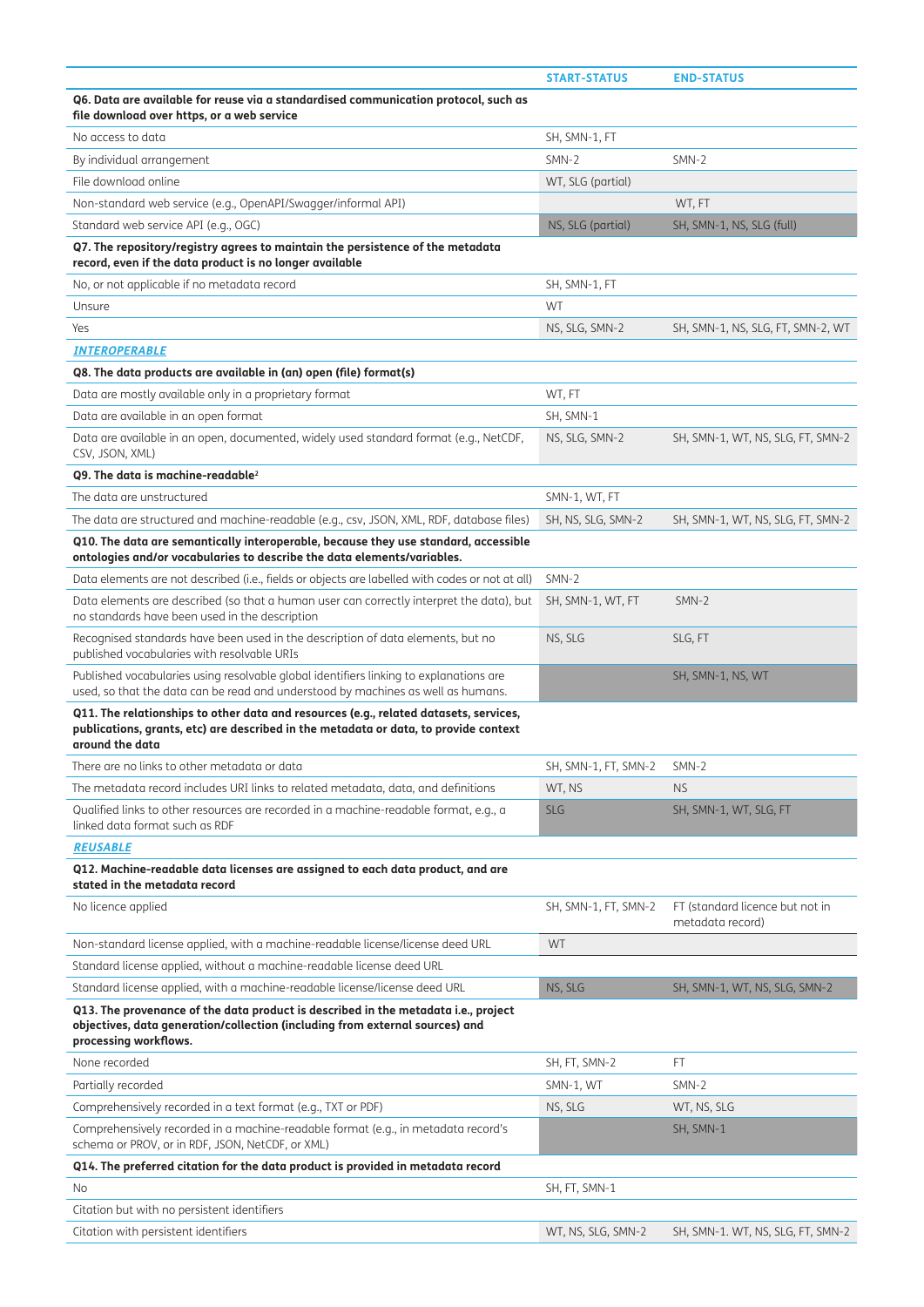## **3. DEVELOPING AND TESTING THE FAIR THRESHOLDS**

The development of the FAIR Thresholds for AgReFed participation were co-developed by the participating research data experts and data providers. Baseline assessments of the 'FAIRness' of providers' data ('start-status' in [Table 2](#page-3-0)) were made using the Australian Research Data Commons (ARDC) FAIR data self-assessment tool [\(Schweitzer et al. 2021](#page-11-16)). The manual ARDC self-assessment tool articulates various levels of FAIR maturity (or 'FAIRness') of (meta)data from not at all discoverable or machine understandable, through to fully understandable by both humans and machines. It also serves as an education resource for providers working to improve the FAIR maturity of their holdings.

Following this baseline assessment, providers determined where improvements could be made to move their data products along the FAIR continuum. Solutions were identified that met their own organisation's goals, capabilities, and end users' needs. These were combined with requirements in the Use Cases to identify 'Minimum thresholds' of data maturity required to support key platform functionality for (meta)data discovery, access and reuse through AgReFed. 'Stretch targets' were also defined to communicate to the agricultural research community the level of data maturity that enables maximal data integration and (re)use (see the shading in [Table 2](#page-3-0)).

As well as the addition of 'Minimum thresholds' and 'Stretch Targets', the content of the ARDC FAIR tool was modified somewhat to assist with ease of interpretation ([Table 2\)](#page-3-0). Changes made in response to user feedback included:

- Examples of some possible information and technology solutions were worked into the questions and answers.
- The concept of 'comprehensive' metadata was clearly specified for both data collection and service records (see [Box et al. 2019a: 36–37](#page-10-9)).
- Preferred citation in the metdata was added as an AgReFed requirement (Q14)
- The openness of the file format was separated from the machine readability of the data (Q8). The term 'Machine-readable' was defined in terms of both syntax and structure, that is, as the representation of data products in a standard computer language structured in a way that is interpretable by machines (Q9).
- A challenge for data providers was that their (meta)data were not only individual datasets contained in a single file but multiple collections, derivations (e.g., maps) and data service endpoints. Hence the ARDC FAIR assessment was refocused from the word 'data' to 'data product', being the data collection or product that is provided to users, along with any associated metadata or services required for its delivery. Here for simplicity of a manual assessment  $Q1 - 4$ , 7, 10, 12 and 13 are focused on assessment of the metadata and 5, 6, 8, 9 and 10 on the data. It is acknowledged that data and metadata can be assessed for FAIRness independently (see [Bahim et al. 2020\)](#page-9-3) and the feasibility of assessing this way for AgReFed's purposes should be evaluated in the future.

The ARDC and the Centre for eResearch and Digital Innovation (CeRDI) supported the data providers to improve the level of FAIR maturity of their data across a twelve-month period (2018–2019). The baseline assessments, progress to the final states and the information and technology solutions used at those states are available as supplementary data [\(Levett et al.](#page-10-12)  [2022](#page-10-12)). Some notable experiences informed the AgReFed FAIR 'Minimum thresholds' to 'Stretch targets' [\(Table 2\)](#page-3-0). These included:

- Providers' exemplar data products each had different FAIR starting points (See startstatus, [Table 2](#page-3-0)).
- Improvements to metadata records to meet AgReFed 'Minimum threshold' requirements were possible with organisational library and ARDC support (Findability Q1 to Q4) so 'Minimum thresholds' were set high for Q1 to Q3.
- Access requirements and licencing varied. These were accommodated across the thresholds of Q5 and Q12.

Wong et al. **6** *Data Science Journal* DOI: 10.5334/dsj-2022- 013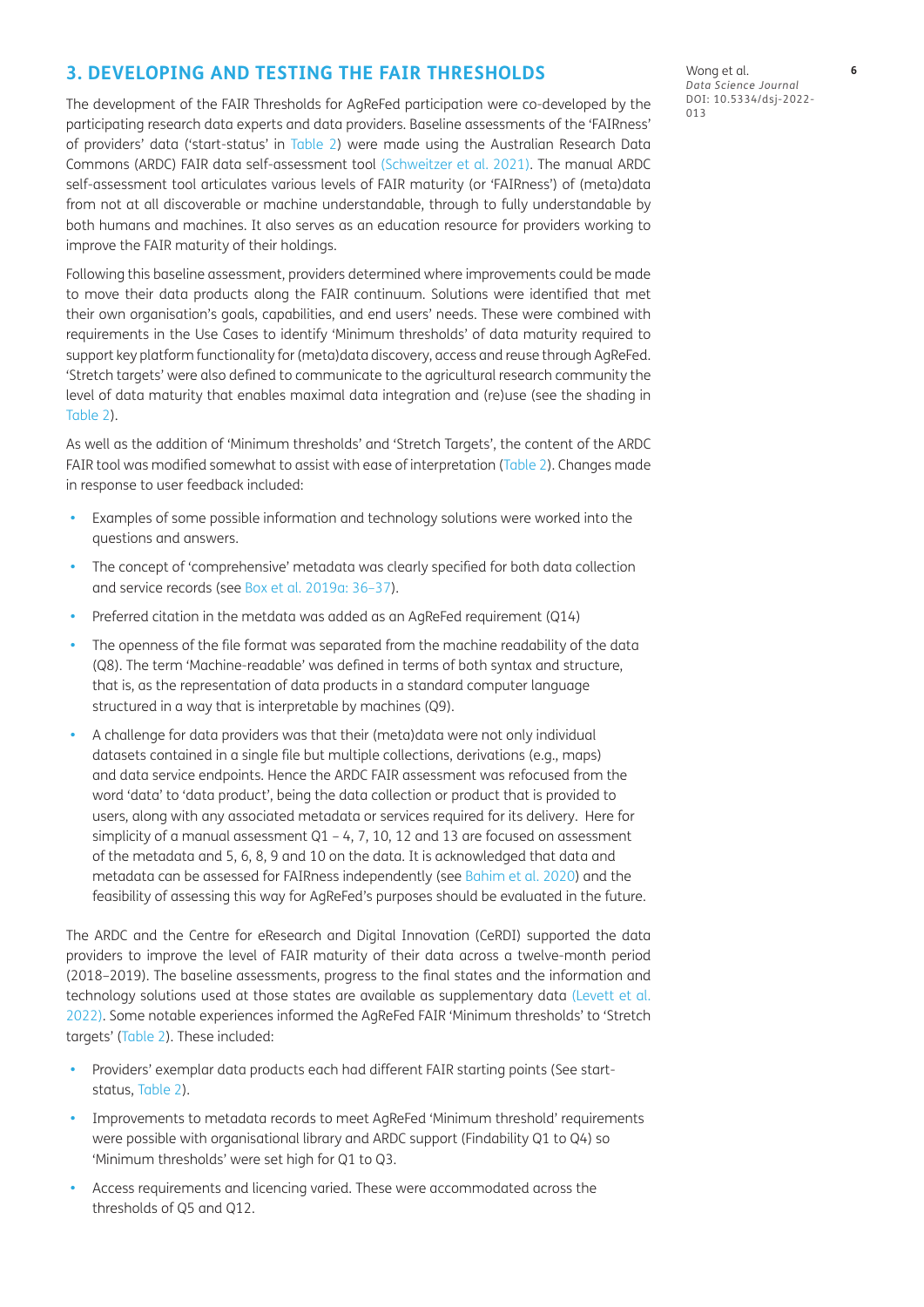- Data format and structure (Interoperability Q8 and Q9) and data access method (Accessibility Q6) varied between providers, as did FAIR solutions. The solutions varied depending on the data types and the organisational/research group aspirations, skills, and IT support available. So, examples of acceptable solutions were given for Interoperability Q8 and Q9, and 'Minimum thresholds' to 'Stretch targets' highlighted for Accessibility Q6. Provider examples included a data service provider converting sensor data from web viewable-only-HTML to O&M structured data in machine-readable format (JSON), delivered by Sensor Things API via Frost-server. Agronomic researchers converted data in Microsoft Excel tables to PostGreSQL and MySQL databases with partial O&M design patterns. These delivered JSON and CSV by Swagger PostgREST API and OpenAPI.
- The semantic interoperability (Q10) of the data products was initially highly variable. However, no data providers utilised vocabularies that were FAIR ([Cox et al. 2021](#page-10-13)) or near to FAIR. This was a 'Stretch target' for providers, reflected in the sliding scale from the 'Minimum threshold' (Q10). Providers described data with the URIs of external machinereadable vocabularies from within their database headers or lookup tables. These were expressed through the API endpoints. Challenges included finding and selecting vocabularies including evaluating authority and persistence; and the need to create (e.g., [Cox & Gregory, 2020](#page-10-14)) and therefore upskill.
- **•**  Provenance was recorded in different formats, reflected in 'Minimum threshold' to 'Stretch target' (Reusable Q13). Improvements were inconsistent and further work is needed defining 'comprehensive' content.

#### **4. FAIR THRESHOLD GOVERNANCE AND IMPLEMENTATION**

The FAIR thresholds were presented to the AgReFed Council and approved through consensus (see [AgReFed Council Terms of Reference, Wong et al. 2021](#page-9-4)) for integration into AgReFed's Membership and Technical Policy [\(Wong et al. 2021](#page-11-17); [MacLeod et al. 2020\)](#page-11-10). An in-depth discussion of AgReFed's architecture is not the focus of this practice paper and is reported elsewhere ([Box et al. 2019a](#page-10-9)). However, we provide an overview in the context of how founding members implemented the governance around the FAIR thresholds.

AgReFed's operation and design is a federated architecture ([Figure 1\)](#page-6-0) [\(Box et al. 2019a](#page-10-9)). It draws on a Service Orientated Architecture Reference Model design for Open Distributed Processing (RM-ODP) ([ISO/IEC 1996](#page-10-15)), with the addition of a unique 'Social Architecture' viewpoint to structure social aspects of the system – such as governance. AgReFed's Social Architecture adopts a democratic cooperative governance approach. It is led by its members to meet shared goals of self-governance, trust through active participation, and self-determination [\(Buchanan](#page-10-16)  [1965](#page-10-16); [Pentland & Hardjono 2020\)](#page-11-18). Governance, Roles and Responsibilities are defined in the Social (Membership, Financial and Strategic) and Technical Policies [\(Wong et al. 2021,](#page-11-17) [MacLeod](#page-11-10)  [et al. 2020\)](#page-11-10) that determine operation of AgReFed including the implementation and governance of FAIR thresholds.



Wong et al. **7** *Data Science Journal* DOI: 10.5334/dsj-2022- 013

<span id="page-6-0"></span>**Figure 1 The FAIR alignment process within the AgReFed architecture.** FAIR thresholds are part of the alignment process for organisations to participate in the federation. They are integrated into Governance and Technical Policies, and Roles and Responsibilities [\(Box et al.](#page-10-9)  [2019a: 7](#page-10-9)).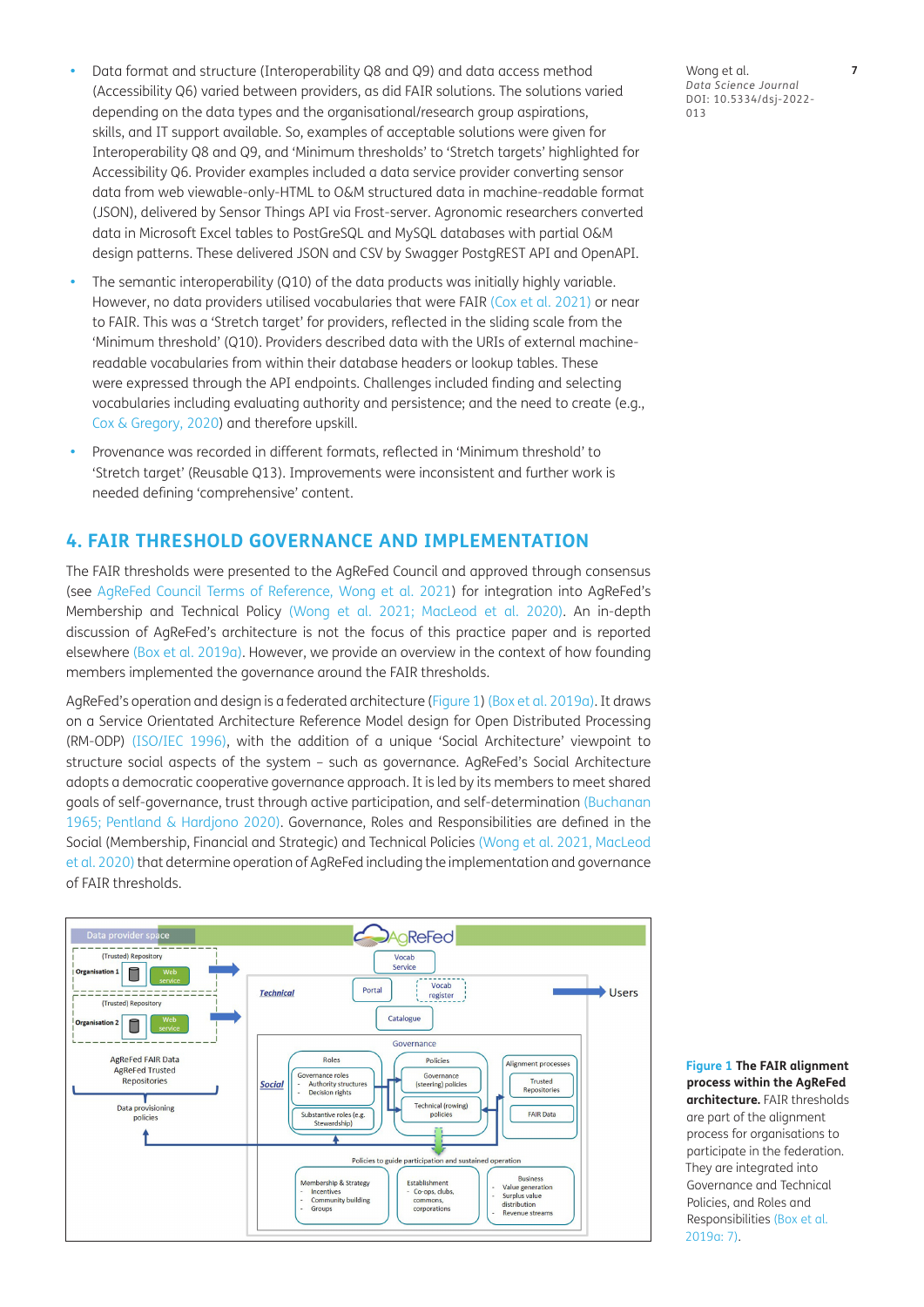The recommended process is that applications for membership to AgReFed are assessed by a Federation Data Steward [\(Box et al. 2019a: 11](#page-10-9), [Wong et al. 2021: 22\)](#page-11-17). They assess if the provider/provider community meets the Membership Policy including whether the thresholds are met. The Technical Committee work with the Federation Data Steward and potentially Data Standards and Vocabularies Steward or delegated expert advisors/groups to ensure the partners' solutions align with and are integrated into Technical Policy.

The provider has now demonstrated alignment with collective expectations for FAIR data [\(Box](#page-10-9)  [et al. 2019a](#page-10-9)). They nominate a Data Provider Collection Custodian and member to Council and (optionally) Technical Committee. Their (meta)data is made discoverable/harvestable to AgReFed and they are now AgReFed members. All members have equal participation and decision rights. In this way, the community participates in the governance of the FAIR threshold settings including how they are maintained and implemented.

## **5. REFLECTIONS AND NEXT STEPS**

The manual AgReFed FAIR thresholds assessment, with practical examples and definitions, was useful for helping data providers conduct meaningful assessments of their data across the full continuum of data maturity. It was also useful for developing and implementing works plans. However, to enable transparency, repeatability, and scalability of assessments across the agricultural domain some improvements could be made. Where (meta)data and services are machine actionable, automated assessment could be used to support scalability and repeatability (see [Devarju et al. 2021\)](#page-10-17). In contrast, manual assessment will still be required for less mature meta(data) or where a more nuanced interpretation is required for example of content to enhance re-usability. In the current platform phase ([ARDC, 2020](#page-9-5)) we plan to improve repeatability of the FAIR threshold assessment by integrating a hybrid (semi-automated) approach ([Peters-von Gehlen et al. 2022\)](#page-11-3). To improve transparency and repeatability the evidence required for both manual and machine assessment will need to be specified and may include, as examples, screen shots and automated assessment outputs.

Our experience highlighted the expertise of a Federation Data Steward will be essential for assisting partners with FAIR threshold assessments. As the federation grows the assessments will encompass more standards and technology solutions used by different communities (for example see FAIRsharing, [Sansone et al. 2019\)](#page-11-2). If various solutions align with or should be integrated into AgReFed Technical Policy this will need to be evaluated by the steward in consultation with the Technical Committee. Keeping up to date with current developments such as the FAIR Data Maturity Model ([Bahim et al. 2020](#page-9-3)) will ensure the relevance and currency of the policy and thresholds. A dedicated Federation Standards and Vocabulary Steward [\(Box](#page-10-9)  [et al. 2019a: 18\)](#page-10-9) would be valuable here for brokering conversations with expert domain communities and working groups that can advise or make delegated decisions.

Here, we focused on defining FAIR data thresholds. However, we recognise that repositories that the data is served from should be 'FAIR data enabling' as a critical component of the broader 'FAIR data ecosystem' ([Collins et al. 2018](#page-10-18); [Devaraju et al. 2021](#page-10-17)). There are various ways of assessing or accrediting repositories relating to areas of security risk management, organisational and physical infrastructure, and digital object management [\(Lin et al. 2020](#page-10-19)). As a preliminary trial, we included assessment of a 'pass' or 'fail' of several CoreTrustSeal requirements deemed necessary for persistent delivery of trusted of agricultural data whilst not being onerous and disincentivising participation ([Box et al. 2019a: 23](#page-10-9)). Our early experience showed that research scientists and even data managers had difficulty knowing if their repositories complied. Furthermore, there were challenges knowing what to assess if the data products were served from multiple repositories. AgReFed could play a role helping providers assess and choose repositories that meet community expectations. We look forward to learning about the solutions of other domains here.

Our experience was that the starting point FAIRness of pilot participants' data varied as did their priorities, capacities, and solutions for improving. To ensure these viewpoints were encapsulated, setting the FAIR thresholds and their governance and implementation was done through consensus with providers. It is envisaged that this active participation will help ensure the settings are realistic and promote trust and self-determination giving providers incentive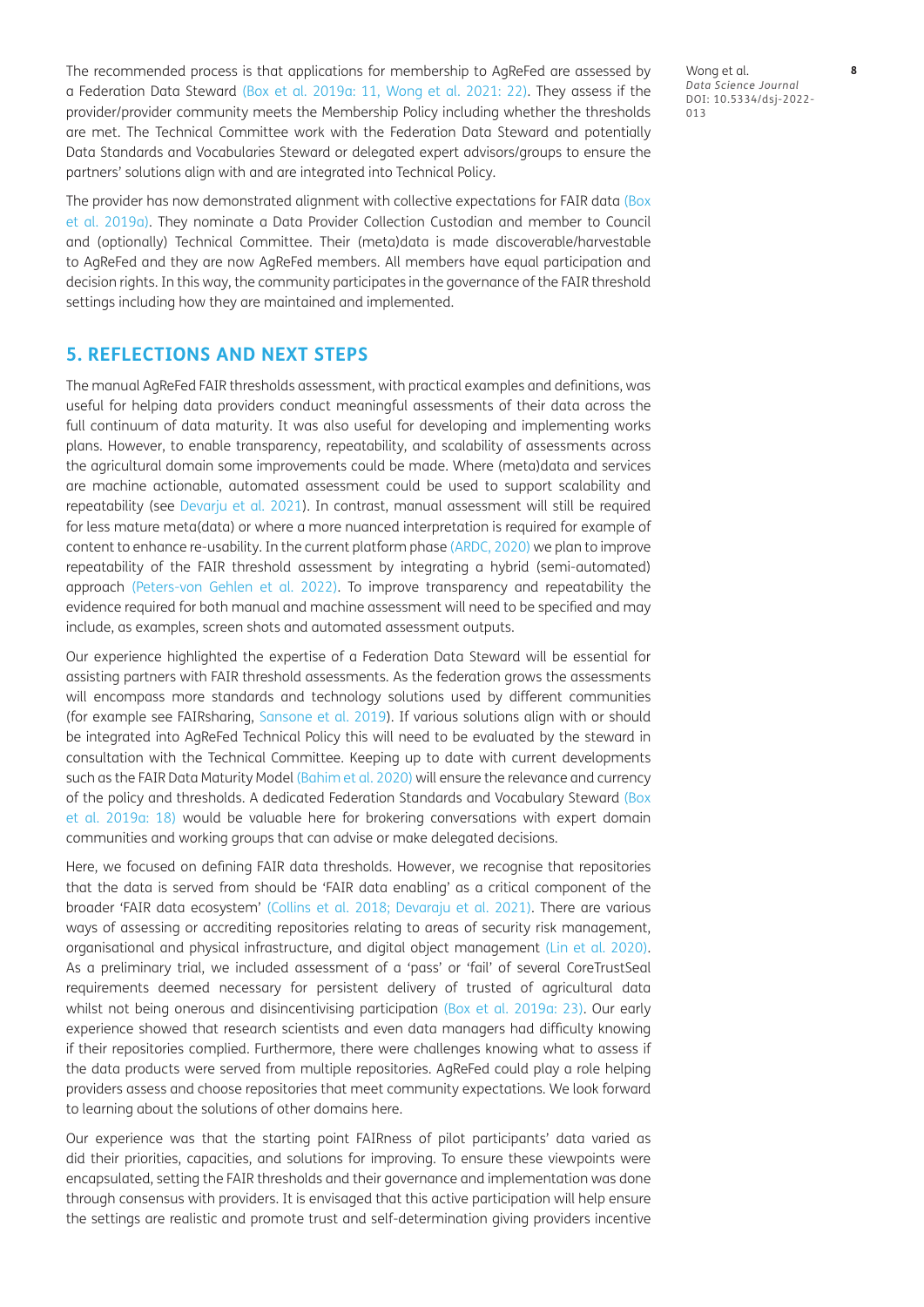to participate. The thresholds aimed to strike a balance between the realities and priorities of providers so as not to disincentivise participation whilst also aiming to inspire, support and educate for fully FAIR data and meet end-users needs.

Wong et al. **9** *Data Science Journal* DOI: 10.5334/dsj-2022- 013

Improving the FAIRness of data took resourcing, so value propositions are required for providers to have confidence in participation. Benefits to founding partners included being an exemplar of FAIR best practice at the institutional level, making access and re-use easier for end-users, and being able to combine data types for research insights (see [Use Case stories, AgReFed 2021](#page-11-9)). Providers benefited from metadata guidance through education resources, library, and licencing support. Expert assistance including from providers' organisational IT was required for data structuring, access through APIs, and finding, selecting, creating, and applying vocabularies. In one case (SMN-2) institutional IT resourcing for data service work was a challenge but raised the prioritisation of upgrades now being worked on. Data federations can support collective advocacy, relationship brokering, and tailored support across these areas.

The provision, assembling and demonstration of tooling resources for data providers' various needs, priorities and capabilities would also lower the cost of delivering FAIR data, thereby incentivising federation participation. Examples across the data management cycle include data management plans, data collection tools (e.g., [Devare et al. 2021\)](#page-10-20), data deposition tools (e.g., [Shaw et al. 2020\)](#page-11-19) and example protocol/reference implementations (for example [FAIR](#page-10-21)  [Data Points 2022](#page-10-21)). This is a focus of AgReFed's next phase. Virtual research environments with example workflows are also being integrated. Furthermore, the federation can continue to align/encourage membership with intermediates or broker platforms that offer value in specific fields of research including in data standardisation.

The current phase has focused on research institutes. Expanding participation to co-operatives, Research Development Corporations, industry, and farmers as envisaged by members [\(Box](#page-10-22)  [et al. 2019b](#page-10-22)) will require incentivisation. The governance structure of AgReFed enables the community to make policy adjustments to support this. For example, alternative funding models may be leveraged, such as user-pays for certain services and data in the competitive space. Stakeholders can bring assets aside from data to the table to help meet the varied needs of participants. Recognising this, membership was recently expanded to providers of tooling, infrastructure, and other resources. Active participation through the federation will help ensure individual and collective benefits are delivered across the agricultural research sector, including through FAIR and trusted data.

## **DATA ACCESSIBILITY STATEMENT**

Datasets informing this research are available by open licence permitting unrestricted access [\(https://doi.org/10.25955/5c1c6b8f4d8d2,](https://doi.org/10.25955/5c1c6b8f4d8d2) <https://doi.org/10.4225/08/55E5165EC0D29>, [https://doi.org/10.25919/5c36d77a6299c,](https://doi.org/10.25919/5c36d77a6299c) <https://doi.org/10.4225/08/546ED604ADD8A>, <https://doi.org/10.26182/5cedf001186f3>) unless otherwise stated [\(https://doi.](https://doi.org/10.4226/95/5b10d5ca18aef) [org/10.4226/95/5b10d5ca18aef,](https://doi.org/10.4226/95/5b10d5ca18aef) <https://doi.org/10.25955/5cdcff6168a76>). The FAIR assessments are available at [https://doi.org/10.5281/zenodo.6541413.](https://doi.org/10.5281/zenodo.6541413)

## **ACKNOWLEDGEMENTS**

We gratefully acknowledge the assistance from Catherine Brady and Melanie Barlow (ARDC) for metadata and services support; the data contributions of Dr Ben Biddulph (Department of Primary Industries and Regional Development, WA), Southern Farming Systems and Corangamite Catchment Management Authority; technical development by Andrew MacLeod, Scott Limmer and Heath Gillett (Federation University), Linda Gregory (CSIRO, National Soil Data and Information), Daniel Watkins (University of New England); vocabulary support by Simon Cox (CSIRO, Environmental Informatics) and policy work and manuscript feedback from Dr Joel Epstein. Thank you to all those providing review of AgReFed documents cited herein including Dr Andrew Treloar (ARDC), Prof. Harvey Millar (The University of Western Australia), Peter Wilson (CSIRO, National Soil Data, and Information), Assoc. Prof. Peter Dahlhaus and Jude Channon (Federation University), Prof. Matthew Gilliham (University of Adelaide), Dr Bettina Berger (University of Adelaide), Dr Kay Steel (Federation University) and Dr Rachelle Hergenhan (University of New England).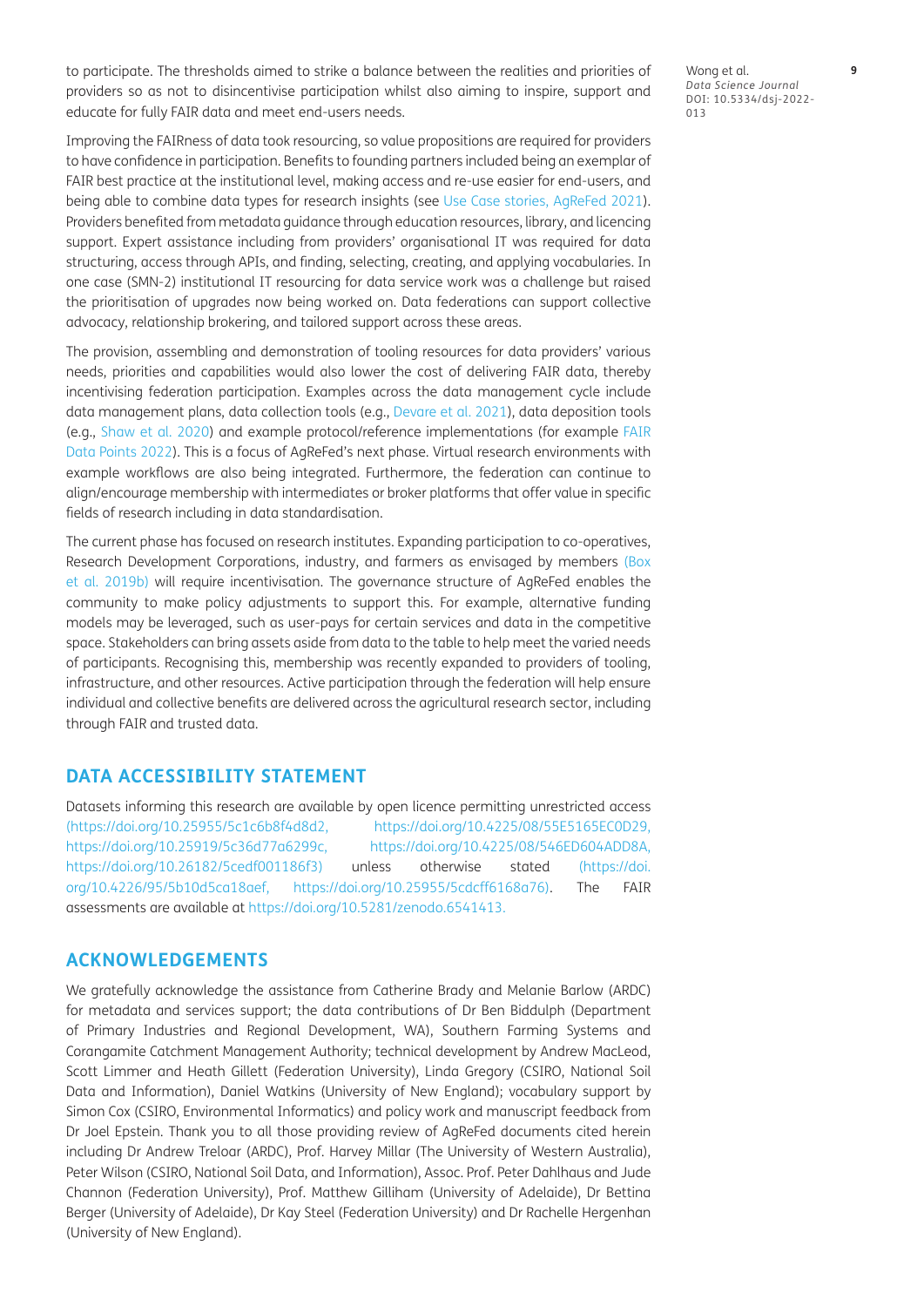#### **FUNDING INFORMATION**

This research was supported by the Australian Research Data Commons (ARDC) Agriculture Research Data Cloud project (DC063) and ARDC Discovery Activities (TD018). The ARDC is supported by the Australian Government through the National Collaborative Research Infrastructure Strategy (NCRIS).

Wong et al. **10** *Data Science Journal* DOI: 10.5334/dsj-2022- 013

## **COMPETING INTERESTS**

The authors have no competing interests to declare.

#### **AUTHOR CONTRIBUTIONS**

Methodology and framework was developed by P. Box derived from previous work and experiences, with contributions to development and implementation of the framework by B. Simons, K. Levett, A. MacLeod and M. Wong and testing and feedback by R. David, D. Schneider and N. Taylor. A. Lee, P. Box, H. Thompson, B. Simons, A. MacLeod and M. Wong made contributions to writing social and or technical policies. M. Wong led article writing, with significant writing contributions from K. Levett and A. Lee. All authors contributed to writing including revising critically for intellectual input. P. Box refined methodological scope and significance in early drafts.

## <span id="page-9-0"></span>**AUTHOR AFFILIATIONS**

**Megan Wong ©** [orcid.org/0000-0002-2991-2308](https://orcid.org/0000-0002-2991-2308) Federation University, AU **Kerry Levett ©** [orcid.org/0000-0001-5963-0195](https://orcid.org/0000-0001-5963-0195) Australian Research Data Commons, AU **Ashlin Lee**  $\bullet$  [orcid.org/0000-0003-0524-121X](https://orcid.org/0000-0003-0524-121X) Commonwealth Scientific and Industrial Research Organisation, AU **PaulBox**  $\bullet$  [orcid.org/0000-0002-7073-8858](https://orcid.org/0000-0002-7073-8858) Commonwealth Scientific and Industrial Research Organisation, AU **Bruce Simons**  $\bullet$  [orcid.org/0000-0001-7519-5875](https://orcid.org/0000-0001-7519-5875) Federation University, AU **Rakesh David**[orcid.org/0000-0002-3306-7581](https://orcid.org/0000-0002-3306-7581) University of Adelaide, AU **Andrew MacLeod**[orcid.org/0000-0003-4834-5481](https://orcid.org/0000-0003-4834-5481) Federation University, AU **Nicolas Taylor ©** [orcid.org/0000-0003-2004-5217](https://orcid.org/0000-0003-2004-5217) The University of Western Australia, AU **Derek Schneider**[orcid.org/0000-0002-1897-4175](https://orcid.org/0000-0002-1897-4175) University of New England, AU **Helen Thompson iD** [orcid.org/0000-0001-7698-450X](https://orcid.org/0000-0001-7698-450X) Federation University, AU

#### **REFERENCES**

- <span id="page-9-4"></span>**AgReFed.** 2021. *AgReFed – Agricultural Research Federation.* Agricultural Research Federation. Available at: <https://www.agrefed.org.au> [Last accessed 11 November 2021].
- <span id="page-9-1"></span>**Allemang, D** and **Bobbin, T.** 2016. *A Global Data Ecosystem for Agriculture and Food*. Oxfordshire: GODAN, CABI. Available at: [https://www.godan.info/sites/default/files/documents/Godan\\_Global\\_Data\\_](https://www.godan.info/sites/default/files/documents/Godan_Global_Data_Ecosystem_Publication_lowres.pdf) [Ecosystem\\_Publication\\_lowres.pdf](https://www.godan.info/sites/default/files/documents/Godan_Global_Data_Ecosystem_Publication_lowres.pdf) [Last accessed 17 December 2021].
- <span id="page-9-2"></span>**Antle, JM,** et al. 2017. Towards a new generation of agricultural system data, models and knowledge products: Design and improvement. *Agricultural Systems*, 155: 255–268. DOI: [https://doi.](https://doi.org/10.1016/j.agsy.2016.10.002) [org/10.1016/j.agsy.2016.10.002](https://doi.org/10.1016/j.agsy.2016.10.002)
- <span id="page-9-5"></span>**ARDC.** 2020. *AgReFed: A platform for the transformation of agricultural research*. Australian Research Data Commons. DOI:<https://doi.org/10.47486/PL005>
- <span id="page-9-3"></span>**Bahim, C,** et al. 2020. The FAIR data maturity model: An approach to harmonise FAIR assessments. *Data Science Journal,* 19(1): 1–7. DOI:<https://doi.org/10.5334/dsj-2020-041>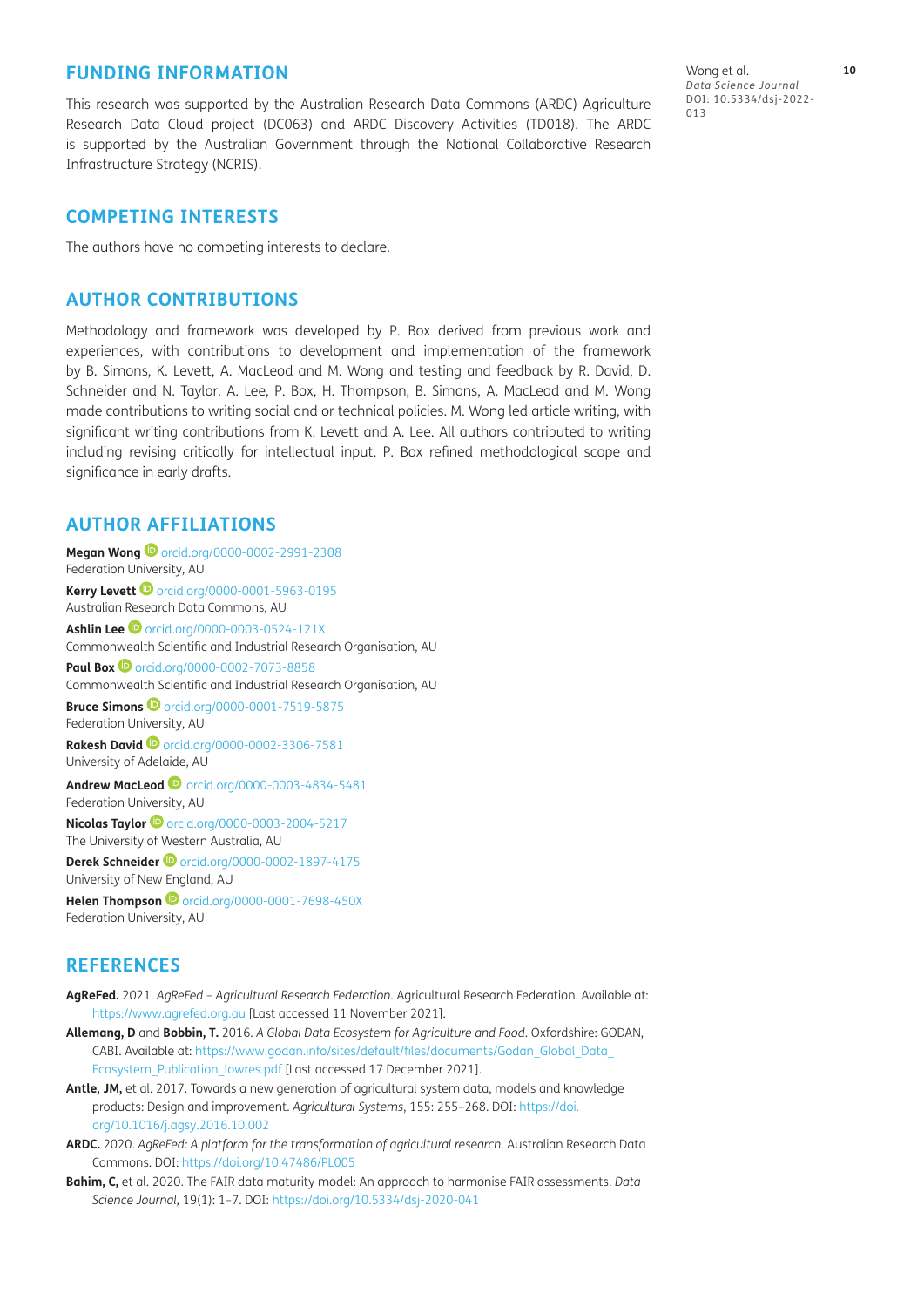- <span id="page-10-2"></span>**Barry, S,** et al. 2017. *Precision to Decision – Current and Future State of Agricultural Data for Digital Agriculture in Australia*. Available at:<https://www.crdc.com.au/precision-to-decision>[Last accessed 11 November 2021].
- <span id="page-10-9"></span>**Box, P,** et al. 2019a. *Guidelines for the development of a Data Stewardship and Governance Framework for the Agricultural Research Federation (AgReFed).* Sydney: Commonwealth Scientific Industrial Research Organisation*.* DOI:<https://doi.org/10.25919/5cf179ba35db9>
- <span id="page-10-22"></span>**Box, P,** et al. 2019b. *White Paper for the enactment phase of the Agricultural Research Federation (AgReFed).* Sydney: Commonwealth Scientific Industrial Research Organisation*.* DOI: [https://doi.](https://doi.org/10.5281/ZENODO.3706374) [org/10.5281/ZENODO.3706374](https://doi.org/10.5281/ZENODO.3706374)
- <span id="page-10-16"></span>**Buchanan, JM.** 1965. An Economic Theory of Clubs. *Economica*, 32: 1–14. DOI: [https://doi.](https://doi.org/10.2307/2552442) [org/10.2307/2552442](https://doi.org/10.2307/2552442)
- <span id="page-10-8"></span>**CGIAR.** 2021. CGIAR Platform for Big Data in Agriculture<https://bigdata.cgiar.org/>[Last accessed 15 November 2021].
- <span id="page-10-3"></span>**Chiles, RM,** et al. 2021. Democratizing ownership and participation in the 4<sup>th</sup> Industrial Revolution: challenges and opportunities in cellular agriculture. *Agriculture and Human Values*, 38: 943–961. DOI: <https://doi.org/10.1007/s10460-021-10237-7>
- <span id="page-10-18"></span>**Collins, S,** et al. 2018. *Turning FAIR into reality.* Brussels: European Commission. DOI: [https://doi.](https://doi.org/10.2777/1524) [org/10.2777/1524](https://doi.org/10.2777/1524)
- <span id="page-10-14"></span>**Cox, S,** and **Gregory, L.** 2020. *RDF representation of ASLS soil profile classification*. v1. Australia: CSIRO. DOI: <https://doi.org/10.25919/5f42f324b2ef8>
- <span id="page-10-13"></span>**Cox, SJD,** et al. 2021. Ten simple rules for making a vocabulary FAIR. *PLOS Computational Biology,* 17(6): 1009041. DOI:<https://doi.org/10.1371/journal.pcbi.1009041>
- <span id="page-10-10"></span>**Corangamite Catchment Management Authority.** 2019. *Corangamite Soil Health Monitoring Program Data. Version 1.0.* Mt Helen, Australia: Federation University. DOI: [https://doi.](https://doi.org/10.25955/5c1c6b8f4d8d2) [org/10.25955/5c1c6b8f4d8d2](https://doi.org/10.25955/5c1c6b8f4d8d2)
- <span id="page-10-11"></span>**CSIRO.** 2013. *CSIRO National Soil Site Database. Version 1.* Australia: CSIRO. DOI: [https://doi.](https://doi.org/10.25919/5c36d77a6299c) [org/10.25919/5c36d77a6299c](https://doi.org/10.25919/5c36d77a6299c)
- <span id="page-10-4"></span>**Datacite.** 2022. *Repository Finder.* The Enabling FAIR Data Project and FAIRsFAIR Project. Accessible at: <https://repositoryfinder.datacite.org/> [Last accessed at 02 March 2022].
- <span id="page-10-17"></span>**Devaraju, A,** et al. 2021. From Conceptualization to Implementation: FAIR Assessment of Research Data Objects. *Data Science Journal,* 20(4): 1–14. DOI:<https://doi.org/10.5334/dsj-2021-004>
- <span id="page-10-20"></span>**Devare, M,** et al. 2021. AgroFIMS: A Tool to Enable Digital Collection of Standards-Compliant FAIR Data. *Frontiers of Sustainable Food Systems*, 5: 1–12. DOI: <https://doi.org/10.3389/fsufs.2021.726646>
- <span id="page-10-7"></span>**Drakos, A, Protonotarios, V** and **Manouselis, N.** 2015. agINFRA: A research data hub for agriculture, food and the environment. *F1000Research*, 4. DOI:<https://doi.org/10.12688/f1000research.6349.2>
- **Ernst and Young.** 2019. Agricultural Innovation A National Approach to Grow Australia's Future. Accessible at: [https://www.awe.gov.au/sites/default/files/sitecollectiondocuments/agriculture-food/](https://www.awe.gov.au/sites/default/files/sitecollectiondocuments/agriculture-food/innovation/summary-report-agricultural-innovation.PDF) [innovation/summary-report-agricultural-innovation.PDF](https://www.awe.gov.au/sites/default/files/sitecollectiondocuments/agriculture-food/innovation/summary-report-agricultural-innovation.PDF) [Last accessed 24 March 2022].
- <span id="page-10-21"></span>**FAIR Data Points.** 2022. Fair Data Points. Available at<https://www.fairdatapoint.org/> [Last accessed 24 March 2022].
- Harper, L, et al. 2018. AgBioData consortium recommendations for sustainable genomics and genetics databases for agriculture. *Database*. DOI: <https://doi.org/10.1093/database/bay088>
- <span id="page-10-1"></span>**Ingram, J,** et al. 2022. What are the priority research questions for digital agriculture? *Land Use Policy*, 114. DOI: <https://doi.org/10.1016/j.landusepol.2021.105962>
- <span id="page-10-15"></span>**ISO/IEC.** 1996. *Information technology -- Open Distributed Processing – Reference Model: Architecture*. ISO/IEC 10746-3: 1996. Geneva, Switzerland: ISO/IEC.
- **Jakku, E,** et al. 2019. "If they don't tell us what they do with it, why would we trust them?" Trust, transparency and benefit-sharing in Smart Farming. *NJAS – Wageningen Journal of Life Sciences,*  100285: 90–91. DOI: <https://doi.org/10.1016/j.njas.2018.11.002>
- <span id="page-10-0"></span>**Kenney, M, Serhan, H** and **Trystram, G.** 2020. Digitization and Platforms in Agriculture: Organizations, Power 2020 Asymmetry, and Collective Action Solutions. *SSRN,* 1–50. DOI: [https://doi.org/10.2139/](https://doi.org/10.2139/ssrn.3638547) [ssrn.3638547](https://doi.org/10.2139/ssrn.3638547)
- <span id="page-10-5"></span>**Knapen, MJR,** et al. 2020. AGINFRA PLUS: Running Crop Simulations on the D4Science Distributed e-Infrastructure. In: *Environmental Software Systems. Data Science in Action. ISESS 2020. IFIP Advances in Information and Communication Technology, vol 554*. Cham: Springer. DOI: [https://doi.](https://doi.org/10.1007/978-3-030-39815-6_8) [org/10.1007/978-3-030-39815-6\\_8](https://doi.org/10.1007/978-3-030-39815-6_8)
- <span id="page-10-6"></span>**Kruseman, G,** et al. 2020. CGIAR modelling approaches for resource- constrained scenarios: II. Models for analyzing socioeconomic factors to improve policy recommendations. *Crop Science,* 60(2): 568–581. DOI:<https://doi.org/10.1002/csc2.20114>
- <span id="page-10-19"></span>**Lin, D,** et al. 2020. The TRUST Principles for digital repositories. *Scientific Data,* 7(1): 1–5. DOI: [https://doi.](https://doi.org/10.1038/s41597-020-0486-7) [org/10.1038/s41597-020-0486-7](https://doi.org/10.1038/s41597-020-0486-7)
- <span id="page-10-12"></span>**Levett, K, Wong, M** and **MacLeod, A.** 2022. Testing of AgReFed FAIR data Minimum Thresholds and Stretch Targets (Version 1). *Zenodo*. DOI:<https://doi.org/10.5281/zenodo.6541413>

Wong et al. **11** *Data Science Journal* DOI: 10.5334/dsj-2022- 013